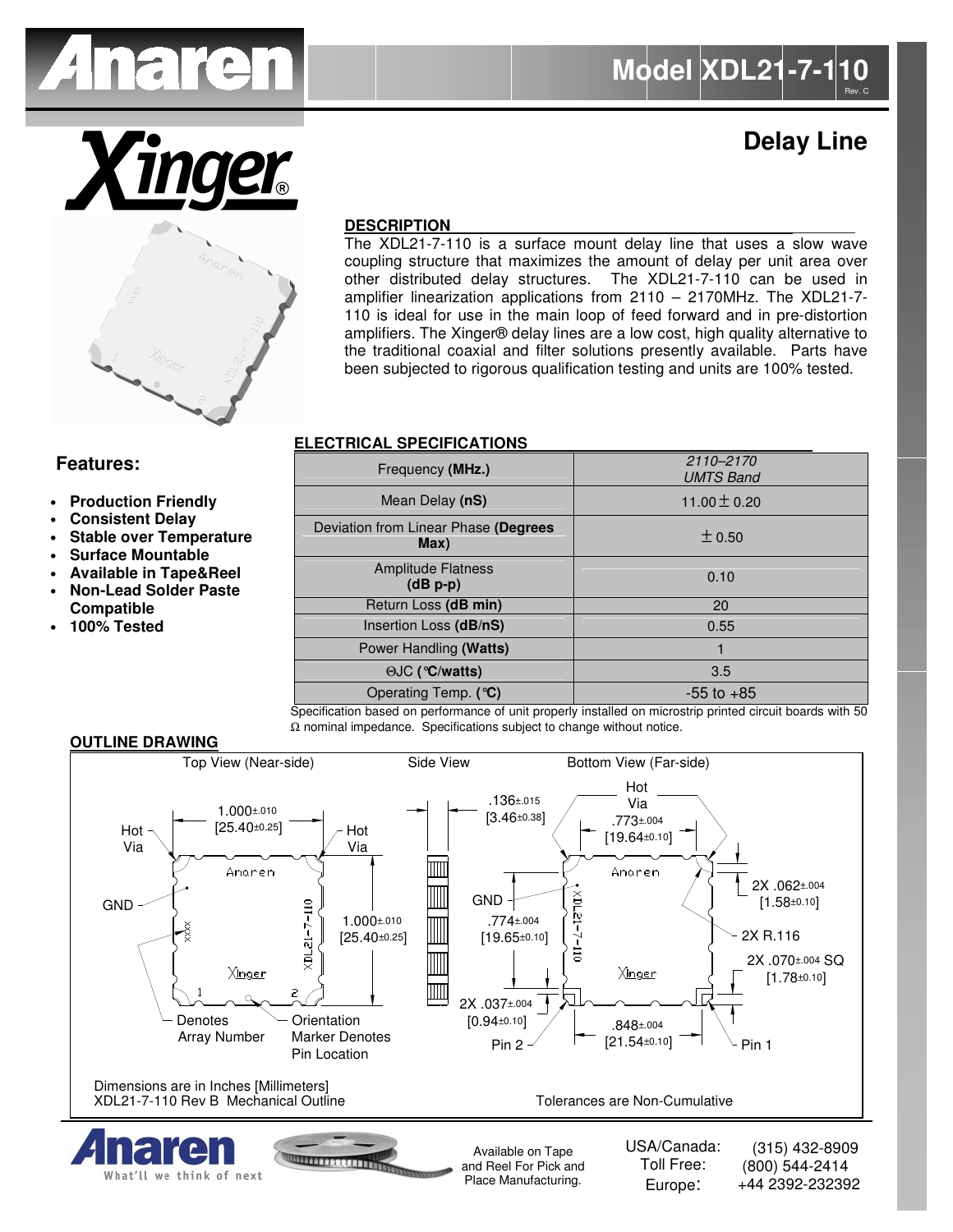





#### **AVERAGE DELAY**

The average delay is defined as the group delay of the input signal through the delay line. The lot-to-lot variation is reflected in the plus/minus tolerance given in specifications.

Refer to Anaren Application Note AAN-232 for further information on Xinger delay lines.

#### **MOUNTING GUIDELINES:**



In order for Xinger surface mount delay lines to work optimally, there must be  $50\Omega$  transmission lines leading to and from all of the RF ports. Also, there must be a very good ground plane under the part with a number of plated thru holes to insure proper electrical performance. If any of these conditions are not satisfied, insertion loss, average delay and VSWR may not meet published specifications.

When a surface mount delay line is mounted to a printed circuit board (PCB), the primary concerns are; insuring the RF pads of the device are in contact with the circuit trace of the PCB and the ground plane of neither the component nor the PCB are in contact with the RF signal. An example of how the PCB footprint could look is shown below. In particular designs, the  $50\Omega$  lines need to be adjusted to the unique dielectric coefficients and thicknesses as well as varying pick and place equipment tolerances.

USA/Canada: Toll Free: Europe:

(315) 432-8909 (800) 544-2414 +44 2392-232392

Available on Tape and Reel For Pick and Place Manufacturing.